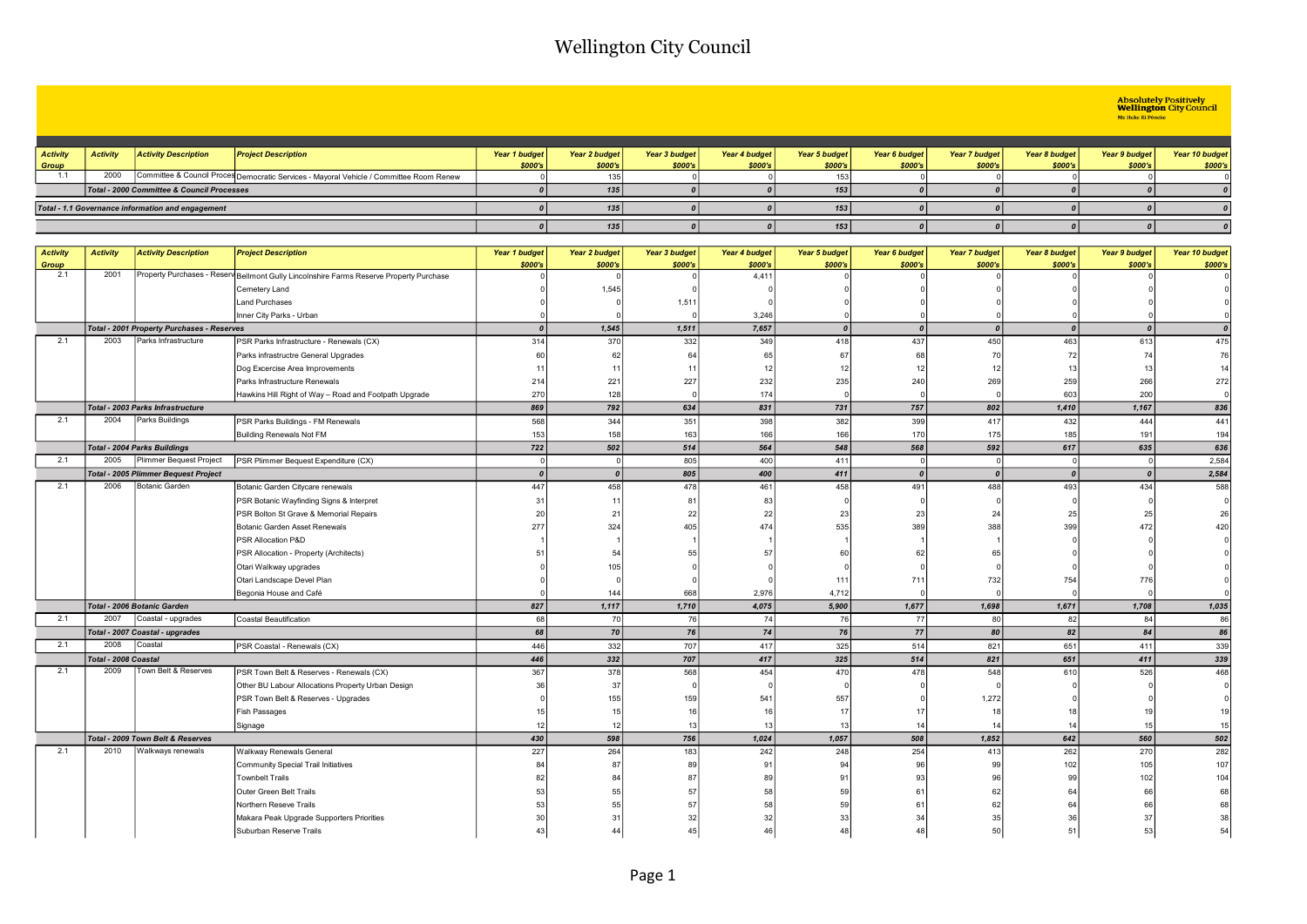| <b>Activity</b><br>Group                    | <b>Activity</b>           | <b>Activity Description</b>                         | <b>Project Description</b>                                                            | Year 1 budget<br>\$000's | <b>Year 2 budget</b><br>\$000's | <b>Year 3 budget</b><br>\$000's | Year 4 budget<br>\$000's | <b>Year 5 budget</b><br>\$000's | Year 6 budget<br>\$000's | <b>Year 7 budget</b><br>\$000's | Year 8 budget<br>\$000's | <b>Year 9 budget</b><br>\$000's | Year 10 budget<br>\$000's |
|---------------------------------------------|---------------------------|-----------------------------------------------------|---------------------------------------------------------------------------------------|--------------------------|---------------------------------|---------------------------------|--------------------------|---------------------------------|--------------------------|---------------------------------|--------------------------|---------------------------------|---------------------------|
|                                             |                           |                                                     | Skyline Extension                                                                     |                          | 329                             |                                 |                          |                                 |                          |                                 |                          |                                 |                           |
|                                             |                           |                                                     | Lincolnshire Belmont                                                                  |                          |                                 |                                 |                          |                                 |                          | 1,019                           |                          |                                 |                           |
|                                             |                           |                                                     | Makara Peak Trails                                                                    | 109                      | 112                             | 115                             | 117                      | 121                             | 123                      | 127                             | 131                      | 135                             | 138                       |
|                                             |                           | Total - 2010 Walkways renewals                      |                                                                                       | 681                      | 1,060                           | 665                             | 733                      | 754                             | 769                      | 1,963                           | 809                      | 833                             | 857                       |
|                                             |                           | Total - 2.1 Gardens, beaches and green open spaces  |                                                                                       | 4,043                    | 6,017                           | 7,378                           | 15,774                   | 9,803                           | 4,872                    | 7,806                           | 5,882                    | 5,398                           | 6,874                     |
| 2.2                                         | 2011                      |                                                     | Southern Landfill Improveme 2011 Southern Landfill Improvement - Stage 4 Landfill Ext | 1,310                    | 4,896                           | 7,397                           | 1,438                    | 1,480                           | 1,523                    | 1,567                           | 6,580                    | 8,056                           | 1,710                     |
|                                             |                           |                                                     | Southern Landfill Carbon Unit Purchases                                               | 2,450                    | 3,678                           | 3,840                           | 4,034                    | 4,126                           | 4,348                    | 4,543                           | 4,772                    | 5,014                           | 5,268                     |
|                                             |                           |                                                     | Southern Landfill Infrastructure Renewals                                             | 77                       | 8 <sub>0</sub>                  | 82                              | 2,29'                    | 87                              | 90                       | 93                              | 95                       | 98                              | 101                       |
|                                             |                           | Total - 2011 Southern Landfill Improvement          |                                                                                       | 3,837                    | 8,653                           | 11,319                          | 7,763                    | 5,693                           | 5,960                    | 6,203                           | 11,448                   | 13,168                          | 7,079                     |
| 2.2                                         | 2012                      | Energy Management Plan                              | Te Atakura - Public EV Chargers                                                       | 712                      | 733                             | 755                             | 778                      | 801                             |                          | $\Omega$                        |                          |                                 |                           |
|                                             |                           |                                                     | Te Atakura - EV Fleet Transformation                                                  | 475                      | 915                             | 902                             | 933                      | 493                             | 734                      | 31                              | 497                      | 31                              | 274                       |
|                                             |                           | <b>Total - 2012 Energy Management Plan</b>          |                                                                                       | 1,187                    | 1,649                           | 1,657                           | 1,711                    | 1,295                           | 734                      | 31                              | 497                      | 31                              | 274                       |
|                                             |                           | Total - 2.2 Waste reduction and energy conservation |                                                                                       | 5,024                    | 10,302                          | 12,976                          | 9,475                    | 6,988                           | 6,694                    | 6,234                           | 11,945                   | 13,199                          | 7,353                     |
| 2.3                                         | 2013                      | Water - Network renewals                            | <b>WCC PW Network Renewals</b>                                                        | 7,466                    | 8,060                           | 10,275                          | 12,570                   | 16,216                          | 17,358                   | 12,821                          | 13,551                   | 14,337                          | 15,017                    |
|                                             |                           | Total - 2013 Water - Network renewals               |                                                                                       | 7,466                    | 8,060                           | 10,275                          | 12,570                   | 16,216                          | 17,358                   | 12,821                          | 13,551                   | 14,337                          | 15,017                    |
| 2.3                                         | 2016                      | Water - Network upgrades                            | PW Network Upgrades                                                                   | 934                      | 1,209                           | 7,007                           | 655                      | 491                             | 506                      | 521                             | 536                      | 553                             | 569                       |
|                                             |                           |                                                     | WCC PW Network Upgrades - Growth                                                      | 324                      | 618                             | 810                             | 1,25'                    | 1,166                           | 1,277                    | 7,513                           | 10,212                   | 9.666                           | 3,221                     |
|                                             |                           | Total - 2016 Water - Network upgrades               |                                                                                       | 1,258                    | 1,826                           | 7,817                           | 1,907                    | 1,657                           | 1,782                    | 8.034                           | 10,748                   | 10,218                          | 3,790                     |
| 2.3                                         | 2019                      | Water - Reservoir renewals                          | <b>WCC PW Reservoir renewals</b>                                                      | 537                      | 1,973                           | 4,262                           | 5,098                    | 5,300                           | 5,297                    | 6,077                           | 6,392                    | 6,264                           | 6,620                     |
|                                             |                           | Total - 2019 Water - Reservoir renewals             |                                                                                       | 537                      | 1,973                           | 4,262                           | 5,098                    | 5,300                           | 5,297                    | 6.077                           | 6,392                    | 6.264                           | 6,620                     |
| 2.3                                         | 2020                      |                                                     | Water - Reservoir upgrades   WCC PW Reservoir upgrades                                | 1,049                    | 976                             |                                 |                          |                                 |                          |                                 |                          |                                 |                           |
|                                             |                           |                                                     | WCC PW Reservoir Upgrades - Growth                                                    | 23,665                   | 14,527                          |                                 |                          |                                 |                          |                                 |                          |                                 |                           |
|                                             |                           | Total - 2020 Water - Reservoir upgrades             |                                                                                       | 24,713                   | 15,503                          | 0                               | $\theta$                 | $\boldsymbol{0}$                | $\boldsymbol{0}$         | $\boldsymbol{0}$                | $\boldsymbol{0}$         | $\theta$                        |                           |
| Total - 2.3 Water                           |                           |                                                     |                                                                                       | 33,975                   | 27,363                          | 22,354                          | 19,574                   | 23,173                          | 24,437                   | 26,932                          | 30,691                   | 30,819                          | 25,428                    |
| 2.4                                         | 2023                      |                                                     | Wastewater - Network renew WCC WW Network renewals                                    | 11,345                   | 12,076                          | 13,254                          | 14,078                   | 14,354                          | 14,938                   | 16,306                          | 17,480                   | 19,090                          | 21,433                    |
|                                             |                           | Total - 2023 Wastewater - Network renewals          |                                                                                       | 11,345                   | 12,076                          | 13,254                          | 14,078                   | 14,354                          | 14,938                   | 16,306                          | 17,480                   | 19,090                          | 21,433                    |
| 2.4                                         | 2024                      |                                                     | Wastewater - Network upgra WCC WW Network upgrades                                    | 356                      | 1,698                           | 1,258                           |                          |                                 |                          |                                 |                          |                                 |                           |
|                                             |                           |                                                     | WCC WW Network Upgrades - Growth                                                      | 12,994                   | 6,765                           | 3,292                           | 3,339                    | 5,778                           | 20,575                   | 13,731                          | 16,674                   | 40,984                          | 48,722                    |
|                                             |                           | Total - 2024 Wastewater - Network upgrades          |                                                                                       | 13.350                   | 8.463                           | 4,550                           | 3,339                    | 5,778                           | 20,575                   | 13,731                          | 16.674                   | 40.984                          | 48,722                    |
| Total - 2.4 Wastewater                      |                           |                                                     |                                                                                       | 24,695                   | 20,539                          | 17,804                          | 17,417                   | 20,132                          | 35,513                   | 30,036                          | 34,154                   | 60,074                          | 70,156                    |
| 2.5                                         | 2028                      |                                                     | Stormwater - Network upgrad WCC SW Network upgrades                                   | 648                      | 3,201                           | 4,107                           | 5,124                    | 5,523                           | 2,528                    | 456                             | 469                      | 483                             |                           |
|                                             |                           |                                                     | WCC SW Network Upgrades - Growth                                                      | 162                      | 168                             | 174                             | 179                      | 184                             | 190                      | 195                             | 201                      | 3,108                           | 3,201                     |
|                                             |                           | Total - 2028 Stormwater - Network upgrades          |                                                                                       | 810                      | 3.370                           | 4,281                           | 5.303                    | 5,707                           | 2,718                    | 651                             | 671                      | 3.592                           | 3,201                     |
| 2.5                                         | 2029                      |                                                     | Stormwater - Network renew WCC SW Network renewals                                    | 4,298                    | 4,421                           | 4,482                           | 4,829                    | 4,967                           | 5,174                    | 5,700                           | 5,997                    | 6,309                           | 6,627                     |
|                                             |                           | Total - 2029 Stormwater - Network renewals          |                                                                                       | 4,298                    | 4,421                           | 4,482                           | 4,829                    | 4,967                           | 5,174                    | 5,700                           | 5,997                    | 6,309                           | 6,627                     |
| Total - 2.5 Stormwater                      |                           |                                                     |                                                                                       | 5,108                    | 7,790                           | 8,762                           | 10,131                   | 10,674                          | 7,892                    | 6,351                           | 6,667                    | 9,901                           | 9,828                     |
| 2.6                                         | 2033                      | Zoo renewals                                        | Zoo renewals - Zoo Renewals                                                           | 921                      | 959                             | 1,014                           | 1,046                    | 1,078                           | 1,111                    | 1,145                           | 1,179                    | 1,215                           | 1,251                     |
|                                             | Total - 2033 Zoo renewals |                                                     |                                                                                       | 921                      | 959                             | 1,014                           | 1,046                    | 1,078                           | 1,111                    | 1,145                           | 1,179                    | 1,215                           | 1,251                     |
| 2.6                                         | 2034                      | Zoo upgrades                                        | Snow Leopards Habitat                                                                 | 1,716                    | $\Omega$                        | $\Omega$                        |                          |                                 | $\Omega$                 | $\Omega$                        | $\Omega$                 | -C                              | $\epsilon$                |
|                                             |                           | Total - 2034 Zoo upgrades                           |                                                                                       | 1,716                    | $\boldsymbol{0}$                | $\Omega$                        |                          | $\boldsymbol{0}$                | $\boldsymbol{0}$         | $\mathbf{a}$                    | $\theta$                 |                                 | $\sqrt{a}$                |
| <b>Total - 2.6 Conservation attractions</b> |                           |                                                     |                                                                                       | 2,637                    | 959                             | 1,014                           | 1,046                    | 1,078                           | 1,111                    | 1,145                           | 1,179                    | 1,215                           | 1,251                     |
|                                             |                           |                                                     |                                                                                       | 75,481                   | 72,970                          | 70,289                          | 73,416                   | 71,847                          | 80,519                   | 78,505                          | 90,518                   | 120,605                         | 120,890                   |

| <b>Activity</b> | <b>Activity</b> | <b>Activity Description</b>                      | <b>Project Description</b>                                          | Year 1 budget | Year 2 budget | Year 3 budget | Year 4 budget | Year 5 budget | Year 6 budget | Year 7 budget | Year 8 budget | <b>Year 9 budget</b> | Year 10 budget |
|-----------------|-----------------|--------------------------------------------------|---------------------------------------------------------------------|---------------|---------------|---------------|---------------|---------------|---------------|---------------|---------------|----------------------|----------------|
| Group           |                 |                                                  |                                                                     | \$000's       | \$000's       | \$000's       | \$000's       | \$000's       | \$000's       | \$000's       | \$000's       | \$000's              | \$000's        |
|                 | 2035            |                                                  | Wellington Venues renewals Venues property renewals - General capex | 1.549         | 6,014         | 1,002         | 1.243         | 865           | 1.239         | 1.690         | 1,621         | .793                 | 1,972          |
|                 |                 |                                                  | Venues property renewals - Internal labour allocations              |               |               |               |               |               |               |               |               |                      |                |
|                 |                 |                                                  | BU 21 CCO Venues Operational Assets                                 | 1,239         | 1.116         | 1,114         | 1,324         | 1,115         | 1.2221        | 754           |               | 722 <sub>1</sub>     | 725            |
|                 |                 | Total - 2035 Wellington Venues renewals          |                                                                     | 2,832         | 7,175         | 2,161         | 2.614         | 2,027         | 2,508         | 2,493         | 2,582         | 2.566                | 2,750          |
|                 | 2036            | Venues Upgrades                                  | Venues Upgrades                                                     | 1.000         | 2.060         | 2,101         | 2.143         | 16.396        | 3.345         | 3.412         | 3.480         | 3.549                | 7,241          |
|                 |                 | Total - 2036 Venues Upgrades                     |                                                                     | 1,000         | 2,060         | 2,101         | 2,143         | 16,396        | 3,345         | 3,412         | 3,480         | 3,549                | 7,241          |
|                 |                 | Total - 3.1 City promotions and business support |                                                                     | 3,832         | 9,235         | 4,262         | 4,757         | 18,423        | 5,853         | 5,905         | 6,062         | 6,116                | 9,990          |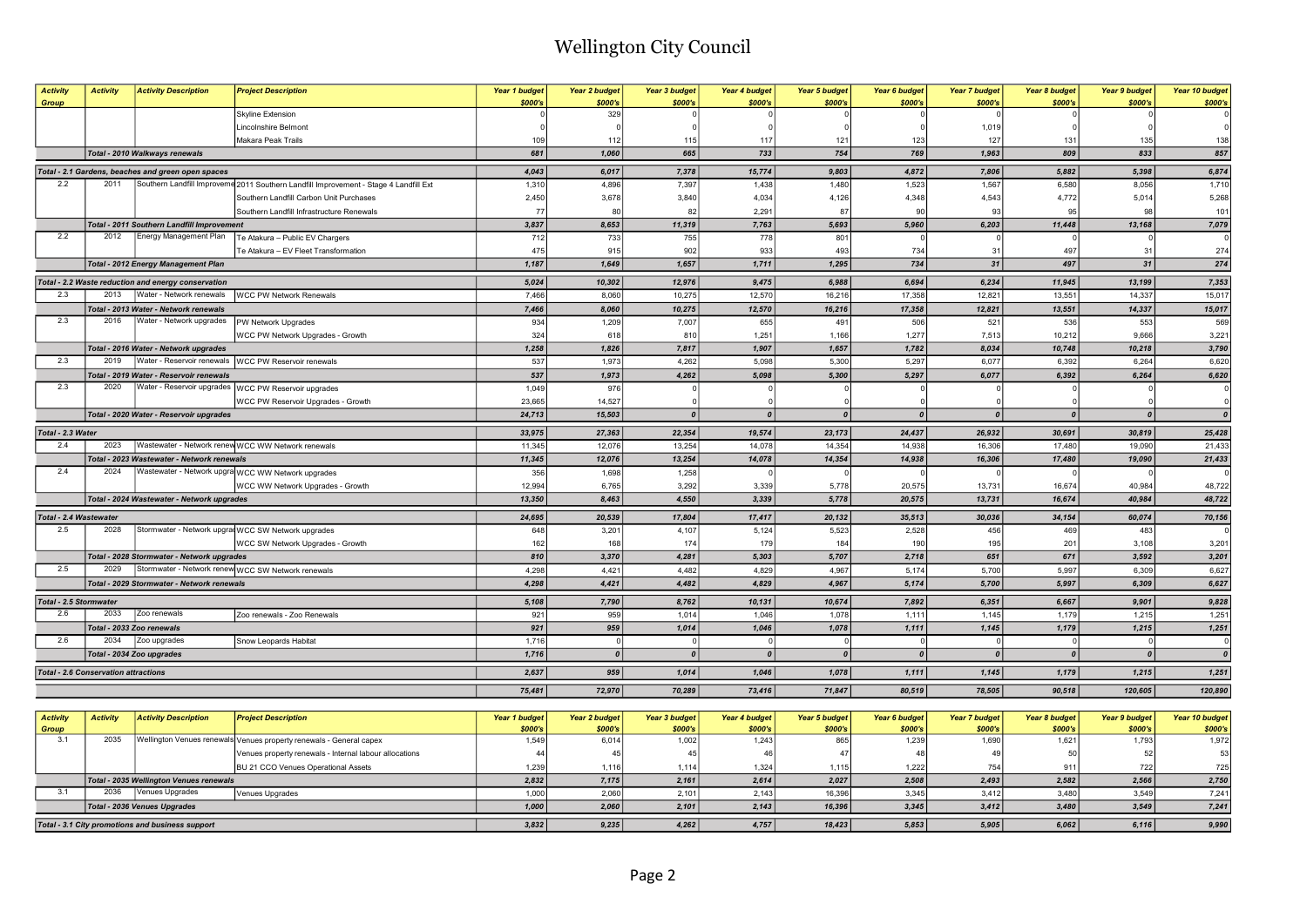| <b>Activity</b>     | <b>Activity</b>                          | <b>Activity Description</b>                                   | <b>Project Description</b>                                                                         | <b>Year 1 budget</b><br>\$000's | <b>Year 2 budget</b><br>\$000's | <b>Year 3 budget</b><br>\$000's | <b>Year 4 budget</b><br>\$000's | Year 5 budget<br>\$000's | Year 6 budget<br>\$000's | <b>Year 7 budget</b><br>\$000's | Year 8 budget<br>\$000's | <b>Year 9 budget</b><br>\$000's | Year 10 budget<br>\$000's |
|---------------------|------------------------------------------|---------------------------------------------------------------|----------------------------------------------------------------------------------------------------|---------------------------------|---------------------------------|---------------------------------|---------------------------------|--------------------------|--------------------------|---------------------------------|--------------------------|---------------------------------|---------------------------|
| Group               |                                          |                                                               |                                                                                                    | 3,832                           | 9,235                           | 4,262                           | 4,757                           | 18,423                   | 5,853                    | 5,905                           | 6,062                    | 6,116                           | 9,990                     |
|                     |                                          |                                                               |                                                                                                    |                                 |                                 |                                 |                                 |                          |                          |                                 |                          |                                 |                           |
| <b>Activity</b>     | <b>Activity</b>                          | <b>Activity Description</b>                                   | <b>Project Description</b>                                                                         | <b>Year 1 budget</b>            | <b>Year 2 budget</b>            | <b>Year 3 budget</b>            | Year 4 budget                   | <b>Year 5 budget</b>     | Year 6 budget            | <b>Year 7 budget</b>            | Year 8 budget            | <b>Year 9 budget</b>            | Year 10 budget            |
| Group               |                                          |                                                               |                                                                                                    | \$000's                         | \$000's                         | \$000's                         | \$000's                         | \$000's                  | \$000's                  | \$000's                         | \$000's                  | \$000's                         | \$000's                   |
| 4.1                 | 2038                                     | Gallery & Museum Upgrades Bond Store Upgrade                  |                                                                                                    |                                 | 901                             | 8,355                           | 5,816                           | 975                      |                          | $^{\circ}$                      |                          |                                 |                           |
|                     |                                          | Total - 2038 Gallery & Museum Upgrades                        |                                                                                                    | $\boldsymbol{0}$                | 901                             | 8,355                           | 5,816                           | 975                      | $\theta$                 | $\boldsymbol{0}$                | $\boldsymbol{0}$         | $\boldsymbol{o}$                | $\boldsymbol{0}$          |
| 4.1                 | 2041                                     | Te ara o nga tupuna - Maori Toa Pou                           |                                                                                                    | 20                              | $\Omega$                        | $\Omega$                        |                                 | $\Omega$                 | $\Omega$                 | $\circ$                         | $\Omega$                 | $\Omega$                        |                           |
|                     |                                          | Total - 2041 Te ara o nga tupuna - Maori heritage trails      |                                                                                                    | 20                              | $\boldsymbol{0}$                | 0                               | $\boldsymbol{0}$                | $\boldsymbol{0}$         | $\theta$                 | $\pmb{o}$                       | $\boldsymbol{0}$         | $\boldsymbol{0}$                |                           |
| 4.1                 | 2042                                     | Arts Installation                                             | Arts Installation - Arts Installation 1                                                            | 64                              | 67                              | 70                              | 73                              | $\vert$ 2                | $\overline{2}$           | $\overline{2}$                  | $\overline{2}$           | $\overline{2}$                  |                           |
|                     |                                          | <b>Total - 2042 Arts Installation</b>                         |                                                                                                    | 64                              | 67                              | 70                              | 73                              | $\overline{2}$           | 2 <sup>1</sup>           | $\overline{2}$                  | $\overline{2}$           | $\overline{2}$                  |                           |
| 4.1                 | 2129                                     |                                                               | Wellington Convention & Exh Wellington Convention and Exhibition Centre                            | 50,431                          | 31,701                          | 160                             | $\Omega$                        | 0                        | $\Omega$                 | 0                               | $\Omega$                 | $\Omega$                        |                           |
|                     |                                          | Total - 2129 Wellington Convention & Exhibition Centre (WCEC) |                                                                                                    | 50,431                          | 31,701                          | 160                             | $\boldsymbol{o}$                | $\boldsymbol{0}$         | $\theta$                 | 0                               | $\boldsymbol{0}$         | $\boldsymbol{0}$                |                           |
|                     | Total - 4.1 Arts and cultural activities |                                                               |                                                                                                    | 50,515                          | 32,670                          | 8,585                           | 5,889                           | 977                      | $\overline{2}$           | $\overline{2}$                  | $\overline{2}$           | $\overline{2}$                  |                           |
|                     |                                          |                                                               |                                                                                                    |                                 |                                 |                                 |                                 |                          |                          |                                 |                          |                                 |                           |
|                     |                                          |                                                               |                                                                                                    | 50,515                          | 32,670                          | 8,585                           | 5,889                           | 977                      | 2                        | $\vert$ 2                       | 2                        | 2                               |                           |
|                     |                                          |                                                               |                                                                                                    |                                 |                                 |                                 |                                 |                          |                          |                                 |                          |                                 |                           |
| <b>Activity</b>     | <b>Activity</b>                          | <b>Activity Description</b>                                   | <b>Project Description</b>                                                                         | <b>Year 1 budget</b>            | <b>Year 2 budget</b>            | <b>Year 3 budget</b>            | Year 4 budget                   | <b>Year 5 budget</b>     | Year 6 budget            | <b>Year 7 budget</b>            | Year 8 budget            | <b>Year 9 budget</b>            | Year 10 budget            |
| <b>Group</b><br>5.1 | 2043                                     | Aquatic Facility upgrades                                     | Khandallah Swimming Pool Upgrade                                                                   | \$000's<br>$\Omega$             | \$000's<br>$\Omega$             | \$000's<br>1,167                | \$000's<br>$\Omega$             | \$000's<br>$\Omega$      | \$000's<br>$\Omega$      | \$000's<br>$\mathbf 0$          | \$000's<br>$\Omega$      | \$000's<br>$\Omega$             | \$000's                   |
|                     |                                          | <b>Total - 2043 Aquatic Facility upgrades</b>                 |                                                                                                    | $\boldsymbol{0}$                | $\boldsymbol{0}$                | 1,167                           | $\boldsymbol{0}$                | $\boldsymbol{0}$         | $\boldsymbol{0}$         | $\boldsymbol{0}$                | $\boldsymbol{0}$         | $\boldsymbol{0}$                | $\boldsymbol{0}$          |
| 5.1                 | 2044                                     | <b>Aquatic Facility renewals</b>                              | PSR Aquatic Facility - Renewals (CX)                                                               | 2,066                           | 2,587                           | 2,050                           | 2,080                           | 2,168                    | 2,213                    | 2,255                           | 2,699                    | 2,781                           | 2,837                     |
|                     |                                          |                                                               | Earthquake Resilience                                                                              |                                 | 3,291                           | $\epsilon$                      |                                 |                          |                          |                                 |                          |                                 |                           |
|                     |                                          | <b>Total - 2044 Aquatic Facility renewals</b>                 |                                                                                                    | 2,066                           | 5,879                           | 2,050                           | 2,080                           | 2,168                    | 2,213                    | 2,255                           | 2,699                    | 2,781                           | 2,837                     |
| 5.1                 | 2045                                     | Sportsfields upgrades                                         | PSR Sportsfields - Renewals (CX)                                                                   | 554                             | 543                             | 579                             | 681                             | 700                      | 715                      | 601                             | 618                      | 636                             | 650                       |
|                     |                                          |                                                               | Grenada North Community Sports Hub                                                                 |                                 |                                 | 213                             | 3,365                           | 3,473                    | 3,569                    |                                 |                          |                                 |                           |
|                     |                                          | <b>Total - 2045 Sportsfields upgrades</b>                     |                                                                                                    | 554                             | 543                             | 792                             | 4,045                           | 4,174                    | 4,284                    | 601                             | 618                      | 636                             | 650                       |
| 5.1                 | 2046                                     | Synthetic Turf Sportsfields re Hataitai Netball Courts        |                                                                                                    | 2,000                           | $\sqrt{2}$                      | $\mathbf{r}$                    |                                 |                          |                          |                                 |                          |                                 |                           |
|                     |                                          |                                                               | Synthetic Turf Renewals                                                                            | 82                              | 1,757                           | 1,356                           | 812                             | $\mathbf 0$              |                          | 711                             | 1,224                    | 1,852                           | 1,115                     |
|                     |                                          | Total - 2046 Synthetic Turf Sportsfields renewals             |                                                                                                    | 2,082                           | 1,757                           | 1,356                           | 812                             | $\boldsymbol{0}$         |                          | 711                             | 1,224                    | 1,852                           | 1,115                     |
| 5.1                 | 2047                                     |                                                               | Synthetic Turf Sportsfields un Synthetic Turf Tawa/Grenada                                         | $\Omega$                        | $\Omega$                        | $\mathbf 0$                     | $\Omega$                        | 0                        | 2,622                    | $\mathbf 0$                     | $\Omega$                 | $\Omega$                        | $\mathbf{0}$              |
|                     |                                          | Total - 2047 Synthetic Turf Sportsfields upgrades             |                                                                                                    | $\boldsymbol{0}$                | $\boldsymbol{0}$                | 0                               | $\boldsymbol{0}$                | $\boldsymbol{0}$         | 2,622                    | $\boldsymbol{0}$                | $\boldsymbol{0}$         | $\boldsymbol{0}$                | $\boldsymbol{0}$          |
| 5.1                 | 2048                                     |                                                               | Recreation Centre Renewal PSR Recreation Centres - Renewals (CX)                                   | 308                             | 1,090                           | 136                             | 3,659                           | 202                      | 199                      | 168                             | 329                      | 343                             | 347                       |
|                     |                                          | <b>Total - 2048 Recreation Centre Renewal</b>                 |                                                                                                    | 308                             | 1,090                           | 136                             | 3,659                           | 202                      | 199                      | 168                             | 329                      | 343                             | 347                       |
| 5.1                 | 2049                                     | ASB Sports Centre                                             | PSR ASB Sports Centre - Renewals (CX)                                                              | 442                             | 677                             | 145                             | 717                             | 159                      | 785                      | 166                             | 197                      | 210                             | 220                       |
|                     |                                          | Total - 2049 ASB Sports Centre                                |                                                                                                    | 442                             | 677                             | 145                             | 717                             | 159                      | 785                      | 166                             | 197                      | 210                             | 220                       |
| 5.1                 | 2050                                     | Basin Reserve                                                 | Basin Reserve (Balance of Master Plan)                                                             | 266                             | 329                             | 396                             | 398                             | 475                      | 485                      | 880                             | 514                      | 530                             | 540                       |
|                     |                                          | Total - 2050 Basin Reserve                                    |                                                                                                    | 266                             | 329                             | 396                             | 398                             | 475                      | 485                      | 880                             | 514                      | 530                             | 540                       |
| 5.1                 | 2051                                     |                                                               | Playgrounds renewals & upg PSR Playgrounds - Renewals (CX)                                         | 2,488                           | 2,514                           | 1,791                           | 1,385                           | 1,408                    | 1,514                    | 1,390                           | 1,576                    | 1,628                           | 1,656                     |
|                     |                                          |                                                               | PSR Playgrounds - Upgrades (CX)                                                                    |                                 |                                 |                                 | 144                             | 114                      |                          |                                 | 148                      | 152                             | 155                       |
|                     |                                          | Total - 2051 Playgrounds renewals & upgrades                  |                                                                                                    | 2,488                           | 2,514                           | 1,791                           | 1,529                           | 1,522                    | 1,514                    | 1,390                           | 1,724                    | 1,780                           | 1,811                     |
| 5.1                 | 2052                                     |                                                               | Evans Bay Marina - Renewal PSR Evans Bay Marina - Renewals (CX)                                    | 531                             | 112                             | 73                              | 130                             | 672                      | 249                      | 262                             | 251                      | 256                             | 782                       |
|                     |                                          | Total - 2052 Evans Bay Marina - Renewals                      |                                                                                                    | 531                             | 112                             | $73\,$                          | 130                             | 672                      | 249                      | 262                             | 251                      | 256                             | 782                       |
| 5.1                 | 2053                                     |                                                               | Clyde Quay Marina - Upgrad PSR Clyde Quay Marina - Upgrade (CX)                                    |                                 |                                 |                                 |                                 |                          |                          |                                 |                          |                                 |                           |
|                     |                                          |                                                               | PSR Clyde Quay Marina - Renewal (CX)                                                               | 123                             | 71                              | 69                              | 72                              | 245                      | 123                      | 134                             | 167                      | 172                             | 417                       |
|                     |                                          | Total - 2053 Clyde Quay Marina - Upgrade                      |                                                                                                    | 128                             | 72                              | 69                              | 73                              | 245                      | 123                      | 134                             | 167                      | 172                             | 417                       |
|                     |                                          |                                                               |                                                                                                    |                                 |                                 |                                 |                                 |                          |                          |                                 |                          |                                 |                           |
|                     |                                          | Total - 5.1 Recreation promotion and support                  |                                                                                                    | 8.866                           | 12,972                          | 7,975                           | 13,443                          | 9,616                    | 12,475                   | 6,566                           | 7,723                    | 8,559                           | 8,719                     |
| 5.2                 | 2054                                     | Library Materials Upgrade                                     | Library Materials Upgrade - Library Collection                                                     | 2,364                           | 2,665                           | 2,879                           | 3,039                           | 2,868                    | 2,684                    | 2,764                           | 2.846                    | 2,931                           | 2,990                     |
| 5.2                 |                                          | Total - 2054 Library Materials Upgrade                        |                                                                                                    | 2,364                           | 2,665                           | 2,879                           | 3,039                           | 2,868                    | 2,684                    | 2,764                           | 2,846                    | 2,931                           | 2,990                     |
|                     | 2055                                     |                                                               | Library Computer and Syster Library Computer System Upgrade                                        |                                 | $\epsilon$                      |                                 |                                 |                          | 3,145                    |                                 |                          |                                 |                           |
|                     |                                          |                                                               | <b>Computer Renewals</b>                                                                           | 364                             | 158                             | 230                             | 767                             | 206                      | 246                      | 106                             | 109                      | 113                             | 115                       |
| 5.2                 |                                          | Total - 2055 Library Computer and Systems Replacement         |                                                                                                    | 364                             | 158                             | 230                             | 767                             | 206                      | 3,391                    | 106                             | 109                      | 113                             | $115$                     |
|                     | 2056                                     |                                                               | Central Library - Upgrades al Central Library Furniture Renewals                                   | 19                              | 20                              | 20                              | 21                              | 21                       | 22                       | 22                              | 23                       | 24                              | 24                        |
|                     |                                          | Total - 2056 Central Library - Upgrades and Renewals          |                                                                                                    | 19                              | 20                              | 20 <sup>°</sup>                 | 21                              | 21                       | 22                       | 22                              | 23                       | 24                              | $\overline{24}$           |
| 5.2                 | 2058                                     |                                                               | Branch Library - Renewals   Branch Library - Renewals<br>Branch Library Renewals - Western Cluster | 286<br>10                       | 391<br>6                        | 397<br>22                       | 381                             | 395<br>13                | 403<br>13                | 415<br>14                       | 417                      | 429                             | 438                       |
|                     |                                          |                                                               |                                                                                                    |                                 |                                 |                                 |                                 |                          |                          |                                 |                          |                                 |                           |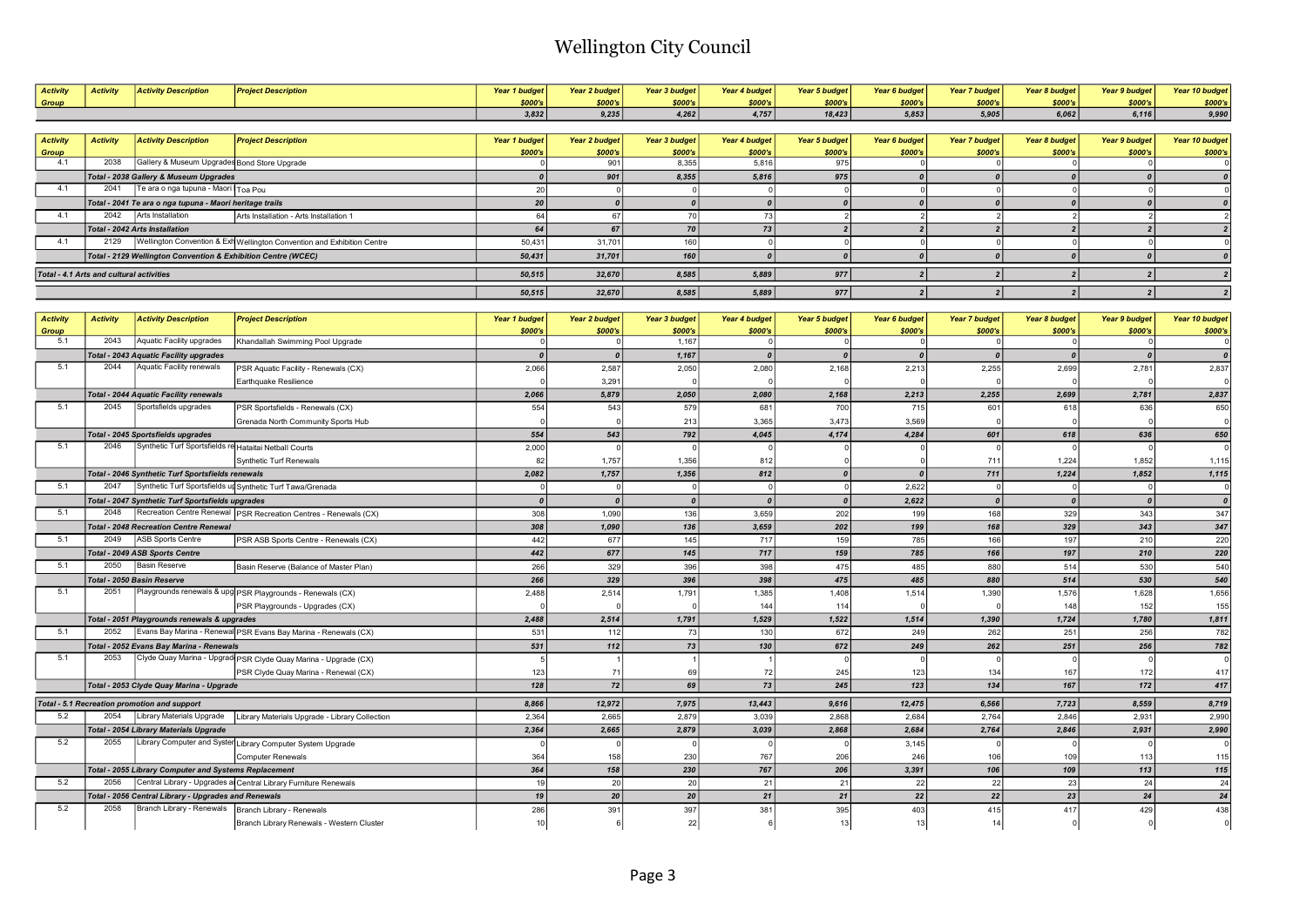| <b>Activity</b><br>Group | <b>Activity</b>                      | <b>Activity Description</b>                       | <b>Project Description</b>                                       | Year 1 budget<br>\$000's | Year 2 budget<br>\$000's | <b>Year 3 budget</b><br>\$000's | Year 4 budget<br>\$000's | <b>Year 5 budget</b><br>\$000's | Year 6 budget<br>\$000's | Year 7 budget<br>\$000's | Year 8 budget<br>\$000's | <b>Year 9 budget</b><br>\$000's | Year 10 budget<br>\$000's |
|--------------------------|--------------------------------------|---------------------------------------------------|------------------------------------------------------------------|--------------------------|--------------------------|---------------------------------|--------------------------|---------------------------------|--------------------------|--------------------------|--------------------------|---------------------------------|---------------------------|
|                          |                                      |                                                   | Branch Library Renewals - Northern Cluster                       | 367                      | 540                      | 167                             |                          |                                 |                          |                          |                          |                                 |                           |
|                          |                                      | Total - 2058 Branch Library - Renewals            |                                                                  | 663                      | 936                      | 585                             | 387                      | 407                             | 416                      | 429                      | 417                      | 429                             | 438                       |
| 5.2                      | 2059                                 | Housing upgrades                                  | Housing upgrades - Curtains                                      | 63                       |                          |                                 |                          |                                 |                          |                          |                          |                                 |                           |
|                          |                                      |                                                   | Healthy Homes Standard Programme                                 | 5,305                    | 5,529                    | 5,691                           |                          |                                 |                          |                          |                          |                                 |                           |
|                          |                                      | <b>Total - 2059 Housing upgrades</b>              |                                                                  | 5,369                    | 5,529                    | 5,691                           | $\mathbf{a}$             | $\boldsymbol{0}$                | $\sqrt{ }$               | $\boldsymbol{0}$         |                          |                                 |                           |
| 5.2                      | 2060                                 | Housing renewals                                  | Housing renewals - BAU Capex                                     | 6,574                    | 11,186                   | 7,462                           |                          |                                 |                          |                          |                          |                                 |                           |
|                          |                                      |                                                   | Housing renewals - Balconies - GRA                               | 63                       |                          |                                 |                          |                                 |                          |                          |                          |                                 |                           |
|                          |                                      |                                                   | Single Capital Programme                                         | 2,148                    |                          |                                 |                          |                                 |                          |                          |                          |                                 |                           |
|                          |                                      | <b>Total - 2060 Housing renewals</b>              |                                                                  | 8,785                    | 11,186                   | 7,462                           |                          | $\boldsymbol{0}$                |                          | $\mathbf{a}$             |                          |                                 |                           |
| 5.2                      | 2061                                 |                                                   | Community Centres and Hall Community Services - Renewals         | 104                      | 86                       | 89                              | 91                       | 93                              | 95                       | 98                       | 101                      | 104                             | 106                       |
|                          |                                      |                                                   | Community Services - Other Renewals                              | 1,678                    |                          |                                 |                          |                                 |                          |                          |                          |                                 |                           |
|                          |                                      |                                                   | Community Halls - upgrades & renewals                            |                          |                          |                                 |                          |                                 |                          |                          |                          |                                 |                           |
|                          |                                      |                                                   | Community Services - Karori Event Centre Fitout                  | 400                      |                          |                                 |                          |                                 |                          |                          |                          |                                 |                           |
|                          |                                      |                                                   | Total - 2061 Community Centres and Halls - Upgrades and Renewals | 2,182                    | 86                       | 89                              | 91                       | 94                              | 96                       | 99                       | 102                      | 105                             | 107                       |
|                          |                                      | Total - 5.2 Community participation and support   |                                                                  | 19,746                   | 20,580                   | 16,956                          | 4,305                    | 3,597                           | 6,609                    | 3,420                    | 3,497                    | 3,601                           | 3,674                     |
| 5.3                      | 2062                                 | Burial & Cremations                               | PSR Makara Ash Plot Developmemt                                  | 213                      |                          |                                 | 10                       |                                 |                          |                          |                          |                                 |                           |
|                          |                                      |                                                   | PSR Upgrades Headstone Beams Makara Cem                          | 51                       | 58                       | 65                              | 72                       | 80                              | 87                       | 96                       | 105                      | 114                             | 123                       |
|                          |                                      |                                                   | PSR Cemetery Open Space Renewals                                 | 109                      | 322                      | 477                             | 497                      | 502                             | 346                      | 354                      | 412                      | 422                             | 437                       |
|                          |                                      |                                                   | Cemetery FM Renewals                                             |                          | 21                       | 27                              | 33                       | 40                              | 46                       | 54                       |                          |                                 |                           |
|                          |                                      |                                                   | <b>Cremator Renewals</b>                                         |                          |                          |                                 |                          |                                 | -51                      |                          |                          |                                 |                           |
|                          |                                      |                                                   | Makara Cemetery Expansion                                        |                          |                          | 1,061                           | 2,164                    | 2,229                           |                          |                          |                          |                                 |                           |
|                          |                                      | <b>Total - 2062 Burial &amp; Cremations</b>       |                                                                  | 434                      | 403                      | 1,633                           | 2,776                    | 2,857                           | 538                      | 511                      | 578                      | 606                             | 638                       |
| 5.3                      | 2063                                 |                                                   | Public Convenience and pavi PSR Pub & Pay Rnwl NON FM Discret    | 1,107                    | 500                      | 502                             | 523                      | 654                             | 638                      | 669                      | 689                      | 710                             | 724                       |
|                          |                                      |                                                   | FM Model                                                         | 77                       | 27                       |                                 | 28                       | 47                              | 4 <sup>c</sup>           | 52                       |                          |                                 |                           |
|                          |                                      |                                                   | FM Renewals and Discretionary                                    | 655                      | 291                      | 463                             | 388                      | 769                             | 808                      | 831                      | 855                      | 88                              | 899                       |
|                          |                                      |                                                   | Lincolnshire Stebbings Public Convenience                        |                          |                          |                                 |                          |                                 | 296                      | 306                      |                          |                                 |                           |
|                          |                                      |                                                   | Pub Conven/Pavil Upg                                             |                          |                          | 318                             | 379                      |                                 |                          |                          |                          |                                 |                           |
|                          |                                      | Total - 2063 Public Convenience and pavilions     |                                                                  | 1,839                    | 818                      | 1,329                           | 1,317                    | 1,469                           | 1,791                    | 1,857                    | 1,544                    | 1,590                           | 1,623                     |
| 5.3                      | 2064                                 | Safety Initiatives                                | Community Services - Safety Initiatives                          | 121                      | 120                      | 124                             | 126                      | 130                             | 132                      | 136                      | 140                      | 145                             | 147                       |
|                          |                                      |                                                   | Community Services - Te Aro Park Safety                          | 315                      | 1,619                    | 1,667                           |                          |                                 |                          |                          |                          |                                 |                           |
|                          |                                      | <b>Total - 2064 Safety Initiatives</b>            |                                                                  | 436                      | 1,740                    | 1,791                           | 126                      | 130                             | 132                      | 136                      | 140                      | 145                             | 147                       |
| 5.3                      | 2065                                 |                                                   | Emergency Management ren 2065 Civil Defence Deployable Assets    | 80                       | 82                       | 85                              | 87                       | 89                              | 91                       | 94                       | 97                       | 99                              | 101                       |
|                          |                                      | <b>Total - 2065 Emergency Management renewals</b> |                                                                  | 80                       | 82                       | 85 <sup>1</sup>                 | 87                       | 89                              | 91                       | 94                       | 97                       | 99                              | 101                       |
|                          | Total - 5.3 Public health and safety |                                                   |                                                                  | 2,789                    | 3,043                    | 4,838                           | 4,306                    | 4,546                           | 2,552                    | 2,598                    | 2,360                    | 2,440                           | 2,510                     |
|                          |                                      |                                                   |                                                                  | 31,400                   | 36,595                   | 29,769                          | 22,054                   | 17,759                          | 21,636                   | 12,584                   | 13,580                   | 14,600                          | 14,903                    |

| <b>Activity</b> | <b>Activity</b> | <b>Activity Description</b>              | <b>Project Description</b>                                  | Year 1 budget | Year 2 budget | Year 3 budget | Year 4 budget | Year 5 budget | Year 6 budget | <b>Year 7 budget</b> | Year 8 budget | Year 9 budget | Year 10 budget |
|-----------------|-----------------|------------------------------------------|-------------------------------------------------------------|---------------|---------------|---------------|---------------|---------------|---------------|----------------------|---------------|---------------|----------------|
| Group           |                 |                                          |                                                             | \$000's       | \$000's       | \$000's       | \$000's       | \$000's       | \$000's       | \$000's              | \$000's       | \$000's       | \$000's        |
| 6.1             | 2067            |                                          | Wgtn Waterfront Developme Build Wellington - FKP Playground | 1,500         |               |               |               |               |               |                      |               |               |                |
|                 |                 |                                          | Site 9 Upgrade                                              | 1,633         | 766           |               |               |               |               |                      |               |               |                |
|                 |                 |                                          | <b>Waterfront Upgrades</b>                                  | 150           |               |               |               |               |               |                      |               |               |                |
|                 |                 | Total - 2067 Wgtn Waterfront Development |                                                             | 3,283         | 766           |               |               |               |               |                      |               |               |                |
| 6.1             | 2068            | <b>Waterfront Renewals</b>               | PSR Waterfront Public space renewals                        | 619           | 591           | 442           | 410           | 421           | 430           | 447                  | 459           | 473           | 472            |
|                 |                 |                                          | PSR Waterfront Jetty & Wharf Structure Renewals             | 562           | 579           | 596           | 608           | 627           | 639           | 658                  | 678           | 698           | 712            |
|                 |                 |                                          | <b>PSR Waterfront Artworks</b>                              | oc            | 21            |               | 22            |               |               |                      |               |               |                |
|                 |                 |                                          | <b>PSR Waterfront Seawalls</b>                              | 20            | 21            |               | 22            | 23            |               |                      |               |               |                |
|                 |                 |                                          | PSR Waterfront Building renewals                            | 153           | 158           |               | 220           | 171           | 174           | 180                  | 185           | 190           | 194            |
|                 |                 |                                          | <b>Waterfront Crane Renewals</b>                            |               |               | 398           |               |               |               |                      |               |               |                |
|                 |                 |                                          | Sails                                                       |               |               | 530           |               |               |               |                      |               |               |                |
|                 |                 |                                          | Electrical Infrastructure                                   | 250           |               |               |               |               |               |                      |               |               |                |
|                 |                 |                                          | Service Pipes                                               |               |               |               |               |               |               |                      |               |               |                |
|                 |                 |                                          | Shed 5                                                      | 1,500         | 4,017         |               |               |               |               |                      |               |               |                |
|                 |                 |                                          | Shed 1                                                      | 3,500         |               |               |               |               |               |                      |               |               |                |
|                 |                 | <b>Total - 2068 Waterfront Renewals</b>  |                                                             | 6,700         | 5,387         | 2,173         | 1,282         | 1,264         | 1,290         | 1,332                | 1,372         | 1,413         | 1,431          |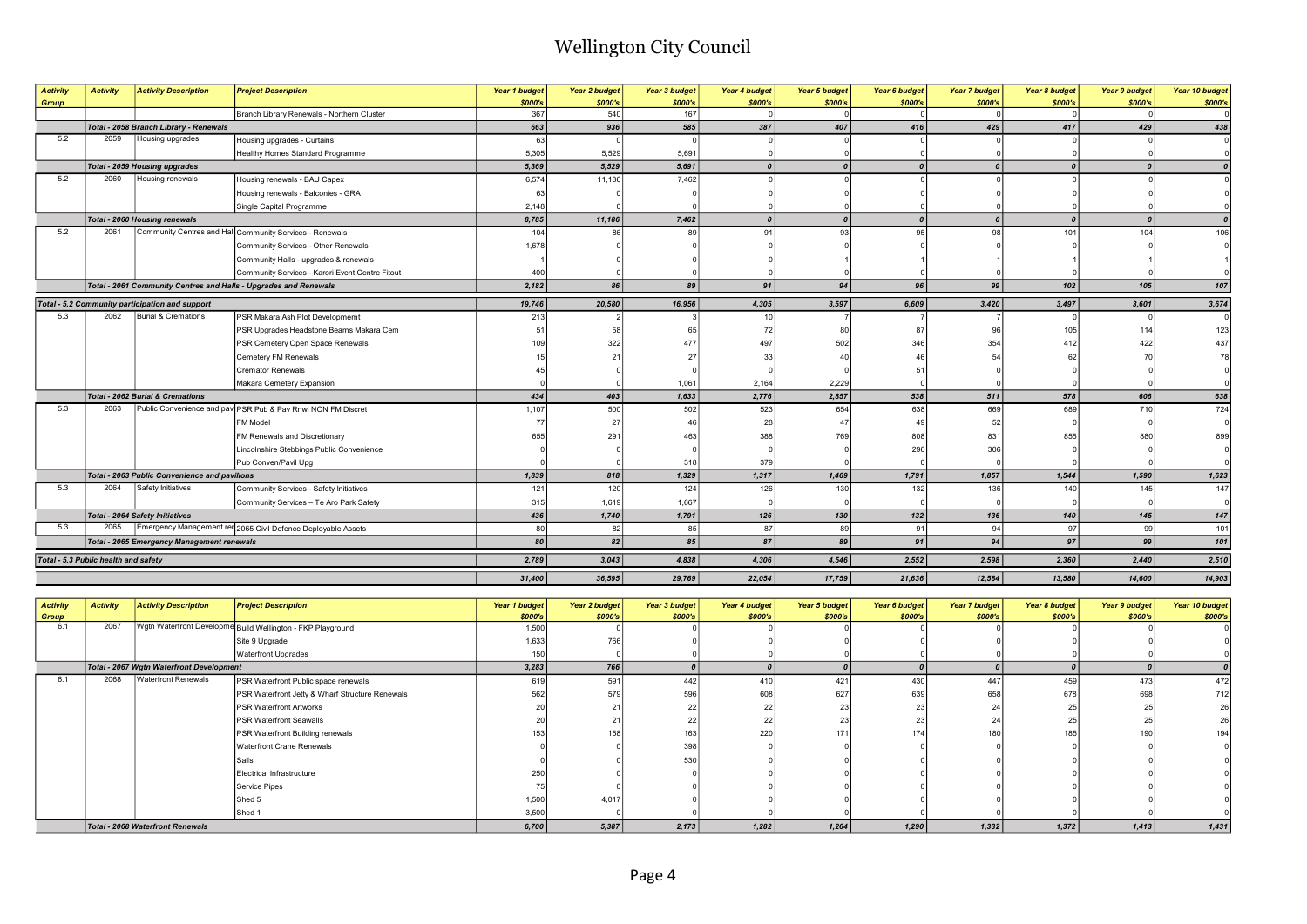| <b>Activity</b> | <b>Activity</b> | <b>Activity Description</b>                                           | <b>Project Description</b>                                                               | Year 1 budget | Year 2 budget | Year 3 budget   | Year 4 budget   | <b>Year 5 budget</b> | Year 6 budget | Year 7 budget | Year 8 budget | <b>Year 9 budget</b> | Year 10 budget  |
|-----------------|-----------------|-----------------------------------------------------------------------|------------------------------------------------------------------------------------------|---------------|---------------|-----------------|-----------------|----------------------|---------------|---------------|---------------|----------------------|-----------------|
| Group           |                 |                                                                       |                                                                                          | \$000's       | \$000's       | \$000's         | \$000's         | \$000's              | \$000's       | \$000's       | \$000's       | \$000's              | \$000's         |
| 6.1             | 2070            | Central City Framework                                                | Laneways                                                                                 |               |               |                 | 162             | 333                  | 170           | 350           | 180           | 370                  | 189             |
|                 |                 |                                                                       | GNP - Central City Greening                                                              |               | 154           |                 | 162             |                      | 170           |               | 180           |                      | 189             |
|                 |                 |                                                                       | Pocket parks - 44 Fedrerick Street                                                       |               |               |                 | 82 <sup>2</sup> | 2,111                | 1,292         |               |               |                      |                 |
|                 |                 | <b>Total - 2070 Central City Framework</b>                            |                                                                                          |               | 154           |                 | 1,144           | 2,444                | 1,632         | 350           | 360           | 370                  | 378             |
| 6.1             | 2073            | Suburban Centres upgrades Small Centre Beaufitication                 |                                                                                          |               |               |                 |                 |                      |               |               |               | 10                   | 10 <sup>1</sup> |
|                 |                 | <b>Total - 2073 Suburban Centres upgrades</b>                         |                                                                                          |               |               |                 |                 |                      |               |               |               | 10 <sup>1</sup>      | 10              |
| 6.1             | 2074            |                                                                       | Minor CBD Enhancements   Minor CBD Enhancements - Minor CBD Enhancements                 | 48            | 49            | 50              | 51              | 52                   | 53            | 54            | 58            | 59                   | 60              |
|                 |                 | <b>Total - 2074 Minor CBD Enhancements</b>                            |                                                                                          | 48            | 49            | 50 <sub>1</sub> | 51              | 52                   | 53            | 54            | 58            | 59                   | 60              |
| 6.1             | 2136            |                                                                       | Housing Investment Program Build Wellington - Housing Investment Programme Cpx           | 2,282         | 2,350         | 2,396           | 2,443           | 2,492                | 2,542         | 2,594         | 2,646         | 2,700                | 2,755           |
|                 |                 |                                                                       | SHIP - Harrison Street                                                                   | 6.763         | 66            |                 |                 |                      |               |               |               |                      |                 |
|                 |                 |                                                                       | SHIP - Nairn Street                                                                      |               |               |                 |                 |                      |               |               |               |                      |                 |
|                 |                 |                                                                       | SHIP - Booth Street                                                                      |               |               |                 |                 |                      |               |               |               |                      |                 |
|                 |                 |                                                                       | SHIP - Lyndhurst Road                                                                    |               |               |                 |                 |                      |               |               |               |                      |                 |
|                 |                 |                                                                       | SHIP - Pukehinau Infill site                                                             |               |               |                 |                 |                      |               |               |               |                      |                 |
|                 |                 |                                                                       | SHIP - Old Johnsonville Library                                                          |               |               |                 |                 |                      |               |               |               |                      |                 |
|                 |                 | <b>Total - 2136 Housing Investment Programme</b>                      |                                                                                          | 9,328         | 2,480         | 2,462           | 2,510           | 2,492                | 2,542         | 2,594         | 2,646         | 2,700                | 2,755           |
| 6.1             | 2137            |                                                                       | Build Wellington Developmer Build Wellington - Great Harbour Way - Carriageway Shelly Ba |               |               | 2,507           |                 |                      |               |               |               |                      |                 |
|                 |                 | <b>Total - 2137 Build Wellington Developments</b>                     |                                                                                          |               |               | 2,507           |                 |                      |               |               |               |                      |                 |
|                 |                 | Total - 6.1 Urban development, heritage and public spaces development |                                                                                          | 19,367        | 8,845         | 7,200           | 4,996           | 6,261                | 5,526         | 4,339         | 4,445         | 4,552                | 4,634           |
| 6.2             | 2076            |                                                                       | Earthquake Risk Mitigation   Build Wellington - EQS - Town Hall                          | 33,607        | 29,992        | 4,459           |                 |                      |               |               |               |                      |                 |
|                 |                 | <b>Total - 2076 Earthquake Risk Mitigation</b>                        |                                                                                          | 33,607        | 29,992        | 4,459           |                 |                      |               |               |               |                      |                 |
| 6.2             | 2139            | <b>BCC New Vehicles</b>                                               | <b>BCC New Vehicles</b>                                                                  | 50            |               |                 |                 |                      |               |               |               |                      |                 |
|                 |                 | Total - 2139 BCC New Vehicles                                         |                                                                                          | 50            |               |                 |                 |                      |               |               |               |                      |                 |
|                 |                 | Total - 6.2 Building and development control                          |                                                                                          | 33,657        | 29,992        | 4,459           |                 |                      |               |               |               |                      |                 |
|                 |                 |                                                                       |                                                                                          | 53,024        | 38,838        | 11,660          | 4,996           | 6,261                | 5,526         | 4,339         | 4,445         | 4,552                | 4,634           |

| <b>Activity</b> | <b>Activity</b> | <b>Activity Description</b>                        | <b>Project Description</b>                                           | Year 1 budget | <b>Year 2 budget</b> | <b>Year 3 budget</b> | Year 4 budget | <b>Year 5 budget</b> | Year 6 budget | <b>Year 7 budget</b> | Year 8 budget | <b>Year 9 budget</b> | Year 10 budget |
|-----------------|-----------------|----------------------------------------------------|----------------------------------------------------------------------|---------------|----------------------|----------------------|---------------|----------------------|---------------|----------------------|---------------|----------------------|----------------|
| Group           |                 |                                                    |                                                                      | \$000's       | \$000's              | \$000's              | \$000's       | \$000's              | \$000's       | \$000's              | \$000's       | \$000's              | \$000's        |
| 7.1             | 2077            | Wall, Bridge & Tunnel Renew 2077 Sea Wall Renewals |                                                                      | 1,738         | 2,809                | 2,893                | 1,899         | 2,280                | 2,348         | 2,418                | 2,491         | 2,565                | 2,642          |
|                 |                 |                                                    | 2077 Retaining Wall Renewals                                         | 3.479         | 5.746                | 2,205                | 2,271         | 2,338                | 2.407         | 2.479                | 2,553         | 2.629                | 2,707          |
|                 |                 |                                                    | 2077 Bridges Renewals                                                | 209           | 215                  | 221                  | 228           | 235                  | 242           | 249                  | 256           | 264                  | 272            |
|                 |                 | Total - 2077 Wall, Bridge & Tunnel Renewals        |                                                                      | 5.426         | 8.771                | 5,319                | 4,397         | 4,853                | 4,997         | 5,146                | 5,299         | 5.458                | 5,621          |
| 7.1             | 2078            |                                                    | Asphalt & Other Seal Renew 2078 Asphalt & Other Seal Renewals        | 1,562         | 1,379                | 946                  | 1,071         | 1,125                | 1,181         | 1,338                | 1,406         | 1.476                | 1,551          |
|                 |                 | Total - 2078 Asphalt & Other Seal Renewals         |                                                                      | 1,562         | 1,379                | 946                  | 1,071         | 1,125                | 1,181         | 1,338                | 1,406         | 1,476                | 1,551          |
| 7.1             | 2079            | Chipseal Renewals                                  | 2079 Chipseal Renewals                                               | 3.648         | 4,696                | 5,415                | 6,134         | 6.443                | 6.768         | 7.668                | 8,055         | 8.462                | 8,890          |
|                 |                 | <b>Total - 2079 Chipseal Renewals</b>              |                                                                      | 3,648         | 4,696                | 5,415                | 6,134         | 6,443                | 6,768         | 7,668                | 8,055         | 8,462                | 8,890          |
| 7.1             | 2080            | Preseal Preparations                               | 2080 Preseal Preparations                                            | 3,887         | 4,005                | 4,125                | 4,250         | 4,375                | 4,510         | 4,646                | 4,784         | 4.926                | 5,073          |
|                 |                 | <b>Total - 2080 Preseal Preparations</b>           |                                                                      | 3,887         | 4,005                | 4,125                | 4,250         | 4,375                | 4,510         | 4,646                | 4,784         | 4,926                | 5,073          |
| 7.1             | 2081            |                                                    | Shape & Camber Correction 2081 Shape & Camber Correction             | 3.667         | 3.240                | 2,230                | 2,522         | 2.647                | 2.779         | 3,146                | 3,304         | 3.470                | 3,645          |
|                 |                 | <b>Total - 2081 Shape &amp; Camber Correction</b>  |                                                                      | 3,667         | 3,240                | 2,230                | 2,522         | 2,647                | 2,779         | 3,146                | 3,304         | 3,470                | 3,645          |
| 7.1             | 2082            | Drainage Renewals                                  | 2082 Drainage Renewals                                               | 277           | 285                  | 292                  | 301           | 588                  | 605           | 623                  | 641           | 660                  | 680            |
|                 |                 | <b>Total - 2082 Drainage Renewals</b>              |                                                                      | 277           | 285                  | 292                  | 301           | 588                  | 605           | 623                  | 641           | 660                  | 680            |
| 7.1             | 2083            | Wall Upgrades                                      | 2083 Retaining Walls Upgrades                                        | 3,108         | 3,395                | 3,496                | 3,892         | 3,105                | 1,720         | 1,132                | 1,166         | 1,200                | 1,236          |
|                 |                 | Total - 2083 Wall Upgrades                         |                                                                      | 3,108         | 3,395                | 3,496                | 3,892         | 3,105                | 1,720         | 1,132                | 1,166         | 1.200                | 1,236          |
| 7.1             | 2084            |                                                    | Service Lane & Road Bound 2084 Service Lane & Road Boundary Upgrades | 1,025         | 60                   | 61                   | 63            | 65                   | 67            | 69                   | 7'            | 73                   | 76             |
|                 |                 | Total - 2084 Service Lane & Road Boundary Upgrades |                                                                      | 1.025         | 60                   | 61                   | 63            | 65                   | 67            |                      | 71            | 73                   | 76             |
| 7.1             | 2085            |                                                    | TTunnel & Bridge Upgrades 2085 Bridge Improvements                   | 1.644         | 1,340                | 1,379                | 1,420         | 1,098                | 1,130         | 1,163                | 1,197         | 1,232                | 1,269          |
|                 |                 |                                                    | 2085 Tunnels Upgrades                                                | 250           | 258                  | 265                  | 273           | 280                  | 288           | 297                  | 305           | 314                  | 323            |
|                 |                 | Total - 2085 TTunnel & Bridge Upgrades             |                                                                      | 1,895         | 1,598                | 1,644                | 1,692         | 1,378                | 1,418         | 1,459                | 1,502         | 1,546                | 1,592          |
| 7.1             | 2086            |                                                    | Kerb & Channels Renewals 2086 Kerb & Channel Renewals                | 1,898         | 1,976                | 2,036                | 2,742         | 2,239                | 2,351         | 2,419                | 2,459         | 2,543                | 2,618          |
|                 |                 | Total - 2086 Kerb & Channels Renewals              |                                                                      | 1,898         | 1,976                | 2,036                | 2,742         | 2,239                | 2,351         | 2,419                | 2,459         | 2,543                | 2,618          |
| 7.1             | 2087            | New Roads                                          | 2087 Woodridge to Lincolnshire                                       |               |                      |                      |               |                      |               | 192                  | 5,262         |                      |                |
|                 |                 |                                                    | 2087 Mark Ave to Lincolnshire                                        |               |                      |                      |               |                      | 6,200         |                      |               |                      |                |
|                 |                 |                                                    | 2087 Tawa Upper Stebbings                                            |               |                      |                      |               |                      |               | 5,970                |               |                      |                |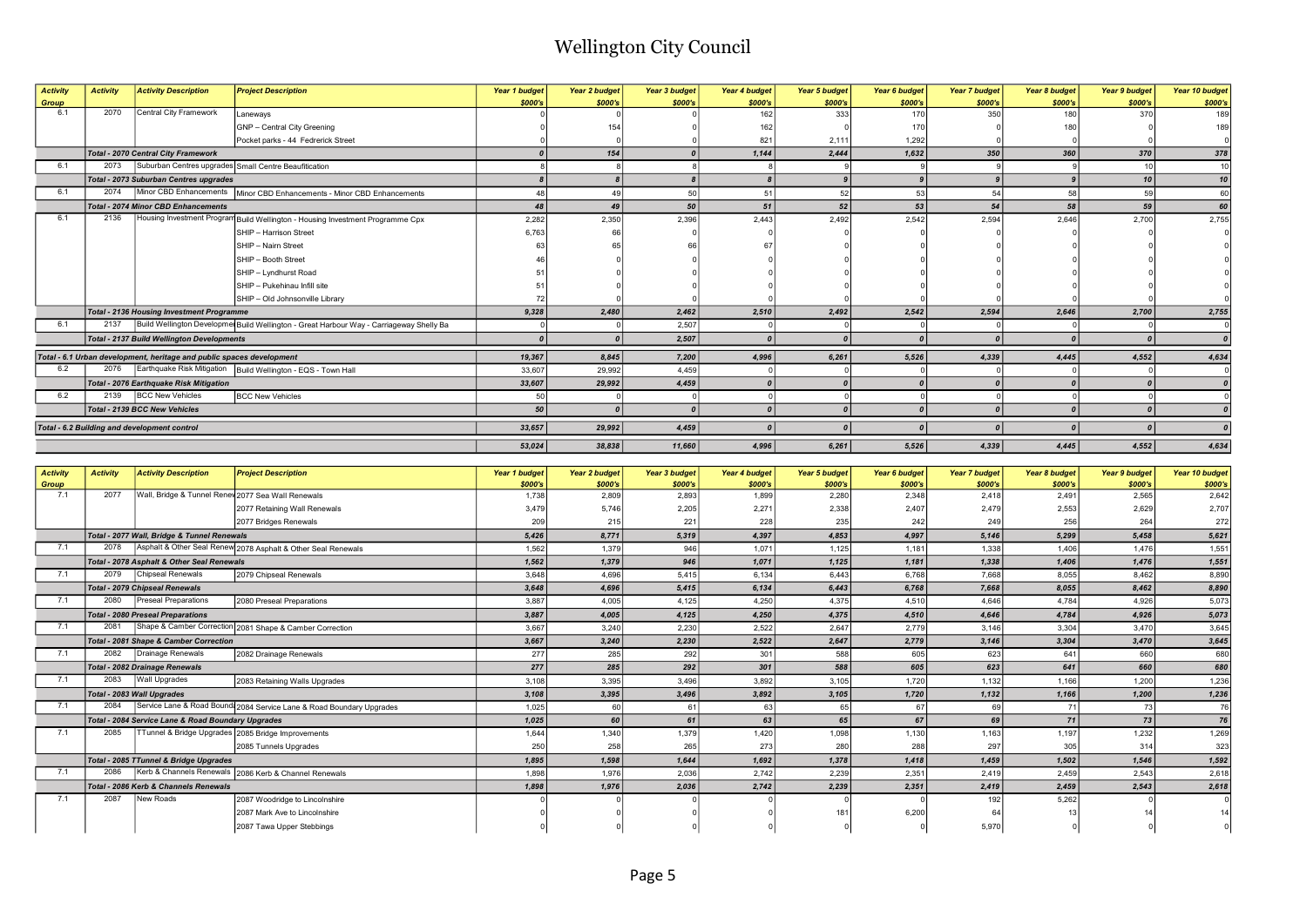| <b>Activity</b> | <b>Activity</b>        | <b>Activity Description</b>                                           | <b>Project Description</b>                                        | Year 1 budget<br>\$000's | Year 2 budget<br>\$000's | <b>Year 3 budget</b><br>\$000's | Year 4 budget<br>\$000's | <b>Year 5 budget</b><br>\$000's | Year 6 budget<br>\$000's | <b>Year 7 budget</b><br>\$000's | Year 8 budget<br>\$000's | <b>Year 9 budget</b><br>\$000's | Year 10 budget<br>\$000's |
|-----------------|------------------------|-----------------------------------------------------------------------|-------------------------------------------------------------------|--------------------------|--------------------------|---------------------------------|--------------------------|---------------------------------|--------------------------|---------------------------------|--------------------------|---------------------------------|---------------------------|
| Group           |                        |                                                                       | 2087 Petone to Grenada Link                                       |                          |                          |                                 |                          |                                 |                          |                                 | 658                      | 678                             |                           |
|                 |                        |                                                                       | 2087 Mark Ave to Grenada North                                    |                          |                          |                                 | 5,464                    | 5,628                           |                          |                                 |                          |                                 |                           |
|                 |                        |                                                                       |                                                                   |                          |                          |                                 |                          |                                 |                          |                                 | 375                      |                                 |                           |
|                 |                        |                                                                       | 2087 John Sims Connection                                         |                          |                          |                                 |                          |                                 |                          |                                 |                          | 2,033                           |                           |
|                 |                        |                                                                       | 2087 McLintlock St Link                                           |                          |                          |                                 |                          |                                 |                          |                                 | 197                      | 678                             | 2,883                     |
|                 |                        |                                                                       | 2087 Ohariu to Westchester                                        |                          |                          |                                 |                          |                                 |                          |                                 | 368                      | 68                              | 3,908                     |
|                 | Total - 2087 New Roads |                                                                       |                                                                   | $\boldsymbol{0}$         | 0                        | 0                               | 5,464                    | 5,808                           | 6,200                    | 6,226                           | 6,874                    | 3,469                           | 6,805                     |
| 7.1             | 2088                   |                                                                       | Emergency Route Walls Upg 2088 Retaining Wall Resilience Upgrades |                          |                          | $\Omega$                        |                          |                                 |                          |                                 | 1,475                    | 1,519                           | 1,565                     |
|                 |                        |                                                                       | 2088 Ngaio Gorge Resilience Upgrades                              | 5,171                    | 2,061                    | 158                             | 162                      | 166                             | 169                      | 173                             | 177                      | 182                             | 187                       |
|                 |                        |                                                                       | 2088 Ngaio Gorge Retaining Wall Strengthening                     |                          |                          |                                 |                          | 338                             | 1,159                    | 1,194                           |                          |                                 |                           |
|                 |                        |                                                                       | 2088 Wadestown Route Resilience Upgrades                          | 533                      | 2,279                    | 501                             | 2,363                    | 36                              | 37                       | 38                              | 39                       | $\Delta$                        | 41                        |
|                 |                        | Total - 2088 Emergency Route Walls Upgrades                           |                                                                   | 5,704                    | 4,340                    | 660                             | 2,525                    | 540                             | 1,366                    | 1,405                           | 1,691                    | 1,741                           | 1,792                     |
| 7.1             | 2089                   | Roading Capacity Upgrades 2089 Johnsonville                           |                                                                   |                          |                          | 555                             | 571                      |                                 |                          |                                 |                          |                                 |                           |
|                 |                        |                                                                       | 2089 Roading Capacity Upgrades                                    | 25                       | 1,131                    | 584                             | 2,399                    | 2,715                           | 2,130                    | 1,498                           | 1,543                    | 1,589                           | 1,637                     |
|                 |                        | <b>Total - 2089 Roading Capacity Upgrades</b>                         |                                                                   | $\bf 25$                 | 1,131                    | 1,138                           | 2,971                    | 2,715                           | 2,130                    | 1,498                           | 1,543                    | 1,589                           | 1,637                     |
| 7.1             | 2090                   | Roading Rebuild                                                       | 2090 Roading Rebuild                                              | 1,805                    | 1,859                    | 1,915                           | 1,972                    | 2,031                           | 2,094                    | 2,157                           | 2,221                    | 2,287                           | 2,356                     |
|                 |                        | <b>Total - 2090 Roading Rebuild</b>                                   |                                                                   | 1,805                    | 1,859                    | 1,915                           | 1,972                    | 2,031                           | 2,094                    | 2,157                           | 2,221                    | 2,287                           | 2,356                     |
| 7.1             | 2091                   |                                                                       | Port & Ferry Access Upgradd 2091 Port & Ferry Access Upgrades     |                          |                          | $^{\circ}$                      | 5,844                    | 2,588                           | 3,720                    | $\mathbf 0$                     | $\Omega$                 | $\mathsf{C}$                    |                           |
|                 |                        | Total - 2091 Port & Ferry Access Upgrades                             |                                                                   | $\boldsymbol{0}$         | $\boldsymbol{0}$         | $\boldsymbol{0}$                | 5,844                    | 2,588                           | 3,720                    | $\boldsymbol{0}$                | $\boldsymbol{0}$         | $\boldsymbol{0}$                | $\boldsymbol{\theta}$     |
| 7.1             | 2094                   | Cycling Network Renewals                                              | 2094 Cycleways Minor Works                                        | 1,000                    | 1,029                    | 1,057                           | 1,086                    | 1,117                           | 1,149                    | 1,182                           | 1,217                    | 1,252                           | 1,289                     |
|                 |                        |                                                                       | 2094 East Corridor - Evans Bay                                    | 10,182                   | 13,200                   | 2,856                           |                          |                                 |                          |                                 |                          |                                 |                           |
|                 |                        |                                                                       | 2094 Cycleways                                                    |                          |                          | 3,171                           | 10,362                   | 17,983                          | 10,403                   | 10,114                          | 9,799                    | 10,091                          | 10,392                    |
|                 |                        | <b>Total - 2094 Cycling Network Renewals</b>                          |                                                                   | 11,182                   | 14,229                   | 7,084                           | 11,449                   | 19,100                          | 11,553                   | 11,297                          | 11,016                   | 11,343                          | 11,681                    |
| 7.1             | 2095                   | <b>Bus Priority Planning</b>                                          | 2095 Bus Shelters                                                 | 597                      | 615                      | 627                             | 640                      | 787                             | 803                      | 820                             | 836                      | 853                             | 871                       |
|                 |                        |                                                                       | 2095 Bus Priority Improvements                                    | 665                      | 685                      | 698                             | 713                      | 727                             | 742                      | 757                             | 773                      | 789                             | 806                       |
|                 |                        | <b>Total - 2095 Bus Priority Planning</b>                             |                                                                   | 1,262                    | 1,299                    | 1,325                           | 1,353                    | 1,515                           | 1,545                    | 1,577                           | 1,609                    | 1,643                           | 1,677                     |
| 7.1             | 2096                   |                                                                       | Footpaths Structures Renew 2096 Footpaths Structures Upgrades     | 294                      | 303                      | 312                             | 321                      | 520                             | 535                      | 551                             | 568                      | 585                             | 602                       |
|                 |                        |                                                                       | 2096 Footpaths Structures Renewals                                | 27                       | 28                       | 29                              | 1,203                    | 30                              | 31                       | 32                              | 33                       | 34                              | 35                        |
|                 |                        | Total - 2096 Footpaths Structures Renewals & Upgrades                 |                                                                   | 321                      | 331                      | 340                             | 1,524                    | 550                             | 567                      | 583                             | 601                      | 619                             | 637                       |
| 7.1             | 2097                   | Footpaths Renewals                                                    | 2097 Footpaths Renewals                                           | 4,091                    | 4,334                    | 4,444                           | 4,907                    | 5,089                           | 5,244                    | 5,403                           | 5,564                    | 5,731                           | 5,902                     |
|                 |                        | <b>Total - 2097 Footpaths Renewals</b>                                |                                                                   | 4,091                    | 4,334                    | 4,444                           | 4,907                    | 5,089                           | 5,244                    | 5,403                           | 5,564                    | 5,731                           | 5,902                     |
| 7.1             | 2098                   | Footpaths Upgrades                                                    | 2098 Safer Routes to Schools                                      | 139                      | 286                      | 588                             | 606                      | 624                             | 643                      | 662                             | 682                      | 702                             | 723                       |
|                 |                        |                                                                       | 2098 Footpaths Upgrades                                           | 1,916                    | 1,663                    | 1,710                           | 1,759                    | 5,919                           | 5,748                    | 5,919                           | 6,097                    | 4,229                           | 4,355                     |
|                 |                        | <b>Total - 2098 Footpaths Upgrades</b>                                |                                                                   | 2,054                    | 1,949                    | 2,298                           | 2,365                    | 6,543                           | 6,391                    | 6,581                           | 6,779                    | 4,932                           | 5,079                     |
| 7.1             | 2099                   | Street Furniture Renewals                                             | 2099 Street Furniture Renewals                                    | 191                      | 196                      | 202                             | 207                      | 241                             | 248                      | 255                             | 263                      | 271                             | 279                       |
|                 |                        | Total - 2099 Street Furniture Renewals                                |                                                                   | 191                      | 196                      | 202                             | 207                      | 241                             | 248                      | 255                             | 263                      | 271                             | 279                       |
| 7.1             | 2100                   |                                                                       | Pedestrian Network Accessw 2100 Pedestrian Accessways Renewals    | 257                      | 268                      | 273                             | 336                      | 298                             | 307                      | 316                             | 326                      | 335                             | 345                       |
|                 |                        | <b>Total - 2100 Pedestrian Network Accessways</b>                     |                                                                   | 257                      | 268                      | 273                             | 336                      | 298                             | 307                      | 316                             | 326                      | 335                             | 345                       |
| 7.1             | 2101                   |                                                                       | Traffic & Street Signs Renew 2101 Traffic & Street Signs Renewals | 1,212                    | 1,249                    | 1,287                           | 1,326                    | 1,366                           | 1,408                    | 1,451                           | 1,494                    | 1,538                           | 1,584                     |
|                 |                        | Total - 2101 Traffic & Street Signs Renewals                          |                                                                   | 1,212                    | 1,249                    | 1,287                           | 1,326                    | 1,366                           | 1,408                    | 1,451                           | 1,494                    | 1,538                           | 1,584                     |
| 7.1             | 2102                   | <b>Traffic Signals Renewals</b>                                       | 2102 Traffic Signals Renewals                                     | 949                      | 977                      | 1,005                           | 1,034                    | 1,064                           | 1,094                    | 1,126                           | 1,159                    | 1,193                           | 1,228                     |
|                 |                        |                                                                       |                                                                   | 949                      | 977                      | 1,005                           | 1,034                    | 1,064                           | 1,094                    | 1,126                           | 1,159                    | 1,193                           | 1,228                     |
| 7.1             | 2103                   | Total - 2102 Traffic Signals Renewals                                 | Street Lights Renewals & Up 2103 Street Light Renewals            | 643                      | 662                      | 680                             | 783                      | 805                             | 827                      | 850                             | 874                      | 899                             | 926                       |
|                 |                        |                                                                       |                                                                   | 100                      | 103                      |                                 | 109                      |                                 | 116                      | 119                             |                          | 127                             | 130                       |
|                 |                        |                                                                       | 2103 Street Light Upgrades                                        |                          | 623                      | 106                             | 527                      | 113                             |                          |                                 | 123                      |                                 |                           |
|                 |                        |                                                                       | 2103 LED Street Light Transition                                  | 605                      |                          | 640                             |                          | 543                             | 559                      | 576                             | 593                      | 611                             | 629                       |
| 7.1             | 2104                   | Total - 2103 Street Lights Renewals & Upgrades<br>Rural Road Upgrades |                                                                   | 1,347                    | 1,388                    | 1,426                           | 1,420                    | 1,460                           | 1,502                    | 1,545                           | 1,590                    | 1,637                           | 1,685                     |
|                 |                        |                                                                       | 2104 Rural Road Upgrades                                          | 114                      | 118                      | 121                             | 125                      | 129                             | 132                      | 136                             | 141                      | 145                             | 149                       |
|                 |                        | <b>Total - 2104 Rural Road Upgrades</b>                               |                                                                   | 114                      | 118                      | 121                             | 125                      | 129                             | 132                      | 136                             | 141                      | 145                             | 149                       |
| 7.1             | 2105                   | Minor Works Upgrades                                                  | 2105 Minor Works Upgrades                                         | 1,524                    | 2,233                    | 3,899                           | 1,908                    | 1,958                           | 2,012                    | 3,056                           | 3,143                    | 3,234                           | 3,329                     |
|                 |                        |                                                                       | 2105 Drainage Upgrades                                            | 682                      | 716                      | 752                             | 790                      | 830                             | 872                      | 918                             | 945                      | 973                             | 1,002                     |
|                 |                        | <b>Total - 2105 Minor Works Upgrades</b>                              |                                                                   | 2,206                    | 2,950                    | 4,651                           | 2,698                    | 2,788                           | 2,884                    | 3,973                           | 4,088                    | 4,207                           | 4,331                     |
| 7.1             | 2106                   |                                                                       | Fences & Guardrails Renews 2106 Fences & Guardrails Renewals      | 738                      | 760                      | 783                             | 799                      | 829                             | 853                      | 879                             | 904                      | 931                             | 959                       |
|                 |                        | Total - 2106 Fences & Guardrails Renewals                             |                                                                   | 738                      | 760                      | 783                             | 799                      | 829                             | 853                      | 879                             | 904                      | 931                             | 959                       |
| 7.1             | 2107                   |                                                                       | Speed Management Upgrad 2107 Speed Management Upgrades            | 335                      | 458                      | 7,268                           | 1,177                    | 1,066                           | 375                      | 384                             | 393                      | 403                             | 414                       |
|                 |                        | <b>Total - 2107 Speed Management Upgrades</b>                         |                                                                   | 335                      | 458                      | 7,268                           | 1,177                    | 1,066                           | 375                      | 384                             | 393                      | 403                             | 414                       |
| 7.1             | 2141                   | LGWM - City Streets                                                   | PT - Bus Priority Early Improvements                              | 980                      | 1,908                    | 11,178                          | 45,352                   | 48,235                          | 40,771                   | 23,955                          | 20,619                   | $\Omega$                        | $\Omega$                  |